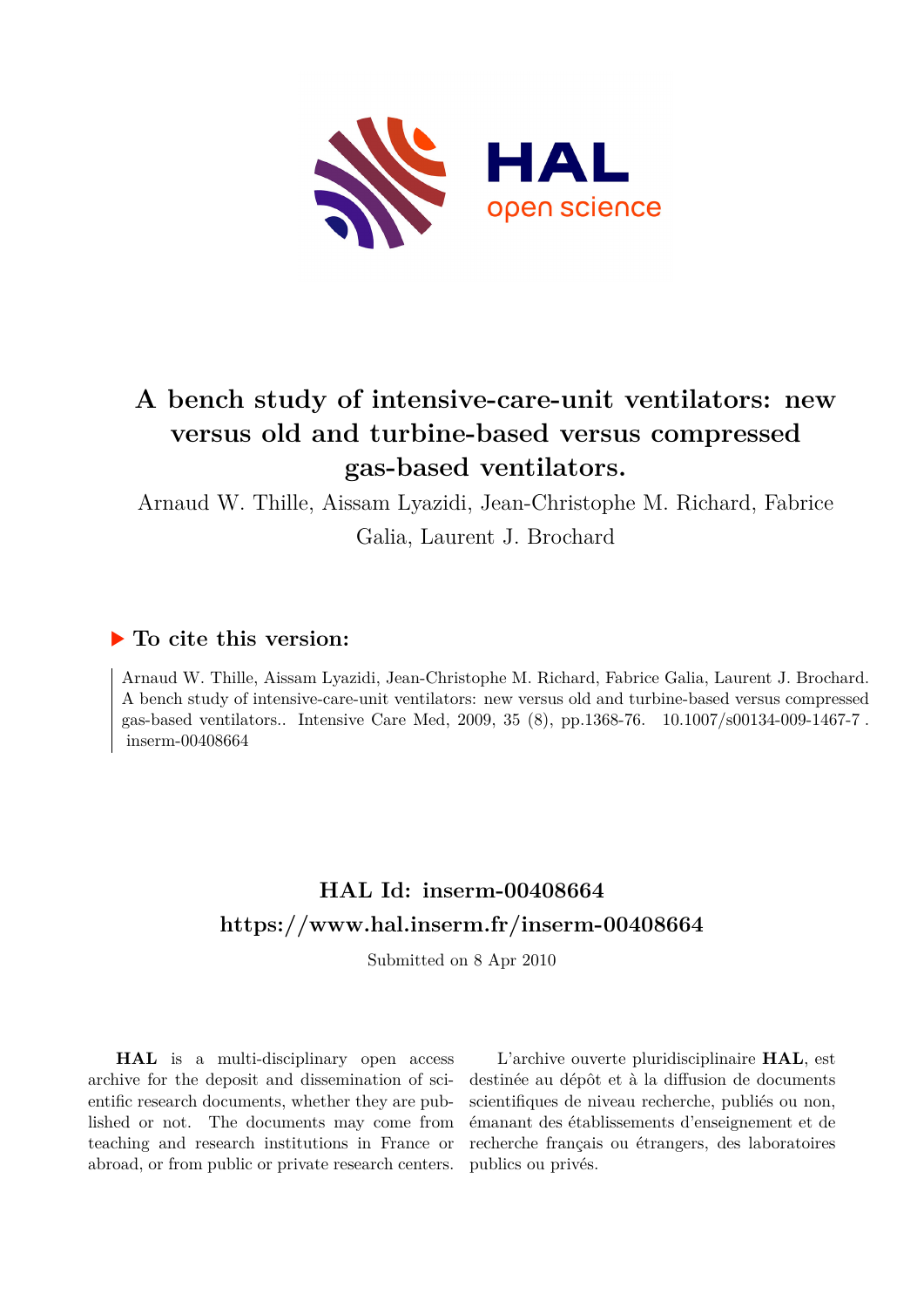# *A bench study of intensive-care-unit ventilators: new versus old and turbine-based versus compressed gas-based ventilators*

**Arnaud W. Thille** 1 2 \* **, Aissam Lyazidi** 1 2 **, Jean-Christophe M. Richard** 3 4 **, Fabrice Galia** 1 2 **, Laurent Brochard** 1 2 **, Groupe de Travail sur les Respirateurs**

*Institut Mondor de Recherche Biom dicale 1* <sup>é</sup> *INSERM : U955 , Universit*é *Paris XII Val de Marne , IFR10 , FR*

*Service de soins intensifs 2 AP-HP , H*ô*pital Henri Mondor , H*ô*pital Albert Chenevier , FR*

*Service de soins intensifs 3 CHU Rouen , H*ô*pital Charles Nicolle , FR*

*Groupe de recherche sur le handicap ventilatoire 4 Universit*é *de Rouen : EA3830 , FR*

\* Correspondence should be adressed to: Arnaud Thille <arnaud.thille@hmn.aphp.fr >

#### **Abstract Objective**

**To compare 13 commercially available, new-generation, intensive-care-unit (ICU) ventilators regarding trigger function, pressurization capacity during pressure-support ventilation (PSV), accuracy of pressure measurements and expiratory resistance.**

#### **Design and Setting**

**Bench study at a research laboratory in a university hospital.**

#### **Material**

**Four turbine-based ventilators and nine conventional servo-valve compressed-gas ventilators were tested using a two-compartment lung model.**

## **Results**

**Three levels of effort were simulated. Each ventilator was evaluated at four PSV levels (5, 10, 15, and 20 cm H O), with and without <sup>2</sup> positive end-expiratory pressure (5 cm H O, Trigger function was assessed as the time from effort onset to detectable pressurization. <sup>2</sup> Pressurization capacity was evaluated using the airway pressure-time product computed as the net area under the pressure-time curve over the first 0.3 s after inspiratory effort onset. Expiratory resistance was evaluated by measuring trapped volume in controlled ventilation. Significant differences were found across the ventilators, with a range of triggering-delay from 42 ms to 88 ms for all conditions averaged (P <.001). Under difficult conditions, the triggering delay was longer than 100 ms and the pressurization was poor with five ventilators at PSV5 and three at PSV10, suggesting an inability to unload patient**'**s effort. On average, turbine-based ventilators performed better than conventional ventilators, which showed no improvement compared to a 2000 bench comparison.**

#### **Conclusion**

**Technical performances of trigger function, pressurization capacity and expiratory resistance vary considerably across new-generation ICU ventilators. ICU ventilators seem to have reached a technical ceiling in recent years, and some ventilators still perform inadequately.**

**MESH Keywords** Equipment Design ; Hospitals, University ; Humans ; Intensive Care Units ; Models, Biological ; Respiration, Artificial ; instrumentation ; standards ; Work of Breathing ; physiology

**Author Keywords** Mechanical ventilation ; Pressure-support ventilation ; Work of breathing ; Inspiratory trigger ; Bench study

# **INTRODUCTION**

An important objective of assisted mechanical ventilation is synchronization of the ventilator breath with the patient's inspiratory effort, which optimizes comfort and minimizes work of breathing [1 ]. Pressure-support ventilation (PSV) is now widely used, most notably for weaning [2 ] and for noninvasive ventilation [3 ,4 ]. Although ideally the ventilator detects the patient's effort immediately and supplies the flow that matches the patient's ventilatory needs, major patient-ventilator asynchrony is common [5 , 6 ]. Moreover, inspiratory and expiratory delays seem to be the rule [7 , 8 ], despite markedly improved performances of new-generation intensive-care-unit (ICU) ventilators [9 ]. Several lung-model studies suggest that technical differences across ICU or home ventilators may markedly affect clinical performance, especially regarding trigger function and pressurization [9 –14 ]. Thus, differences in the effort needed to trigger the ventilator [15 , 16 ] and in the quality of pressurization [17 –20 ] have a clinically relevant impact on the patient's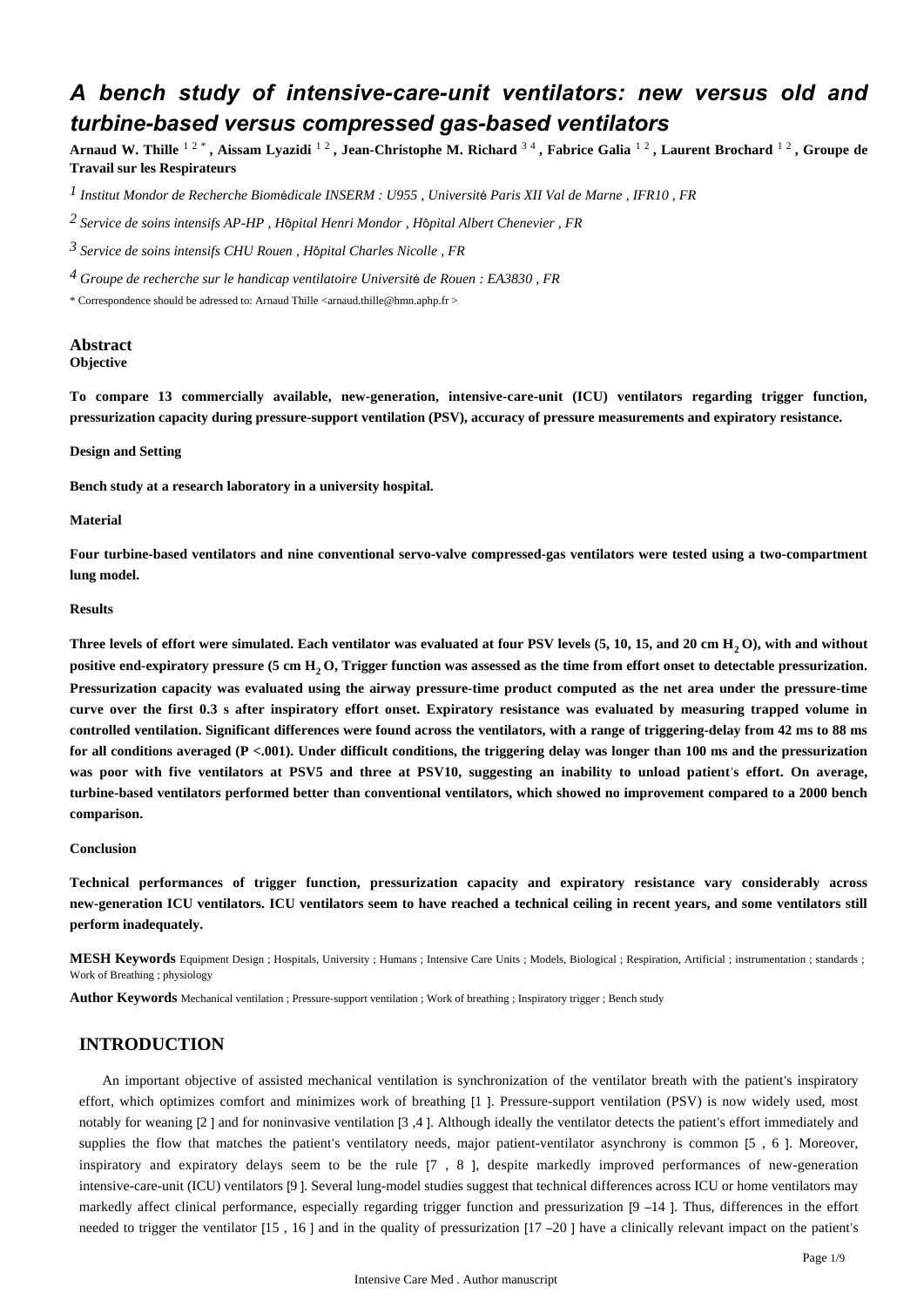work of breathing. Although no studies specifically designed to evaluate the impact of ventilator performance on clinical outcomes are available, ICU ventilators have improved over the last two decades, and a new generation of ICU ventilators has been introduced in recent years. Competition among manufacturers is conducive to improvements in ventilators and ventilation modes, but performance may have reached a ceiling.

The purpose of our study was to compare the performances of new-generation ICU ventilators on a bench test. We compared trigger function, pressurization capacity and accuracy of pressure measurements during simulated PSV, and expiratory resistance was evaluated during volume controlled ventilation. The results were compared to those obtained 6 years earlier in a similar bench study.

The preliminary results of this study were presented at the 2006 meeting of the European Society of Intensive Care Medicine [21 ].

# **METHODS**

#### **Test lung**

Each ventilator was connected to a validated two-chamber Michigan test lung that simulated spontaneous ventilation (Training Test Lung: Michigan Instruments, Grand Rapids, MI). The test lung is composed of two chambers linked by a rigid metal piece. The first chamber is connected to a driving ventilator (PB 7200, Puritan-Bennett, Carlsbad, CA) and the second chamber to the test ventilator. The positive pressure insufflated by the driving ventilator into the first chamber (driving chamber) produces a negative pressure in the second chamber (pressurized chamber), which is detected as an inspiratory effort by the test ventilator. We adjusted the magnitude and duration of the simulated inspiratory effort by changing the settings on the driving ventilator.

A Fleisch No. 2 pneumotachograph was inserted between the test lung and the ventilator. The differential pressure across the pneumotachograph was measured and integrated to obtain the volume (Validyne MP45,  $\pm$ 2.5 cm H<sub>2</sub>O, Northridge, CA). Airway pressure was measured at the distal end of the circuit, using a differential pressure transducer (Validyne MP45, ±80 cm H, O), Signals were acquired online using an analog-digital converter (MP 100; Biopac systems, Goleta, CA), sampled at 200 Hz, and stored in a laptop computer for subsequent analysis (Acqknowledge software, Biopac systems).

## **Ventilators**

We evaluated all the new-generation ICU ventilators proposed by manufacturers in response to an invitation to tender for the provision of equipment to the teaching hospital network of the Paris metropolis (Assistance Publique-Hôpitaux de Paris) in 2006, namely, Avea and Vela (Viasys Healthcare, Conshohocken, PA), E 500 (Newport Medical Instruments, Costa Mesa, CA), Elisée 350 (Resmed-Saime, North Ryde, Australia), Engström and Centiva (General Electric, Fairfield, CO), Esprit (Respironics, Murrysville, PA), Extend (Taema, Antony, France), Savina and Evita XL (Dräger, Lübeck, Germany), Galileo (Hamilton, Rhäzuns, Switzerland), PB 840 (TYCO, Carlsbad, CA), and Servo I (Maquet, Solna, Sweden). Of these 13 ventilators, four were turbine-based (Elisée 350, Esprit, Savina, Vela) and nine were conventional servo-valve compressed-gas ventilators. Seven were considered as ICU ventilators (Avea, Evita XL, Engström, Extend, Galil éo, PB 840, Servo I) and six were mid-level ICU ventilators [14 ] (Centiva, E 500, Elisée 350, Esprit, Savina, Vela).

#### **Comparison of two generations of ICU ventilators (2000 and 2006)**

We compared these new-generation of mid-level and ICU ventilators commercially available in 2006 with ICU ventilators available in 2000 that were tested by Richard et al. using the same bench test in the same laboratory [9 ], namely, Evita 2, Evita 2 Dura, and Evita 4 (Dr äger, Lübeck, Germany); Servo 300 (Siemens-Elema, Solna, Sweden); PB 840 (Puritan-Benett, Carlsbad, CA, USA); Galileo (Hamilton, Rhäzuns, Switzerland); and Horus (Taema, Antony, France). We chose to compare these two generations of ventilators under the most difficult conditions in terms of performance. The test conditions were exactly the same during the two studies (weak effort for evaluating trigger function and low PSV level with a very strong effort for evaluating pressurization capacity).

## **Design of the experiment**

Each ventilator was evaluated during simulated PSV at four levels of pressure-support  $(5, 10, 15, and 20 \text{ cm H}, 0)$ , with and without 5 cm H, O positive end-expiratory pressure (PEEP), at three levels of simulated inspiratory effort (weak, strong, and very strong), for a total of 24 conditions. On all the test ventilators, the inspiratory trigger was set at the highest sensitivity that was not associated with auto-triggering. A less sensitive inspiratory trigger was required using PEEP due to auto-triggering (1.3±0.8 L/min versus 0.8±0.3 L/min, P <0.01). The pressurization rate can directly influence pressurization capacity and the fastest value was set on all ventilators except for Vela (not adjustable) and Centiva (due to overshoot).

To simulate different magnitudes of inspiratory effort by patients, the tidal volume of the driving ventilator was set at 100, 600, or 1200 ml with an inspiratory flow of 0.1, 0.6, or 1.2 L/s, respectively, replicating weak, strong, and very strong respiratory drives. Occlusion for 0.1s was associated with a pressure drop ( $P_{0,1}$ ) of 2 (weak effort), 6 (strong effort), or 13 (very strong effort) cm H<sub>2</sub>O.  $P_{0,1}$  is about 2 cm H<sub>2</sub>O during normal efforts by healthy individuals and during full assistance [22], whereas a very strong effort by a patient with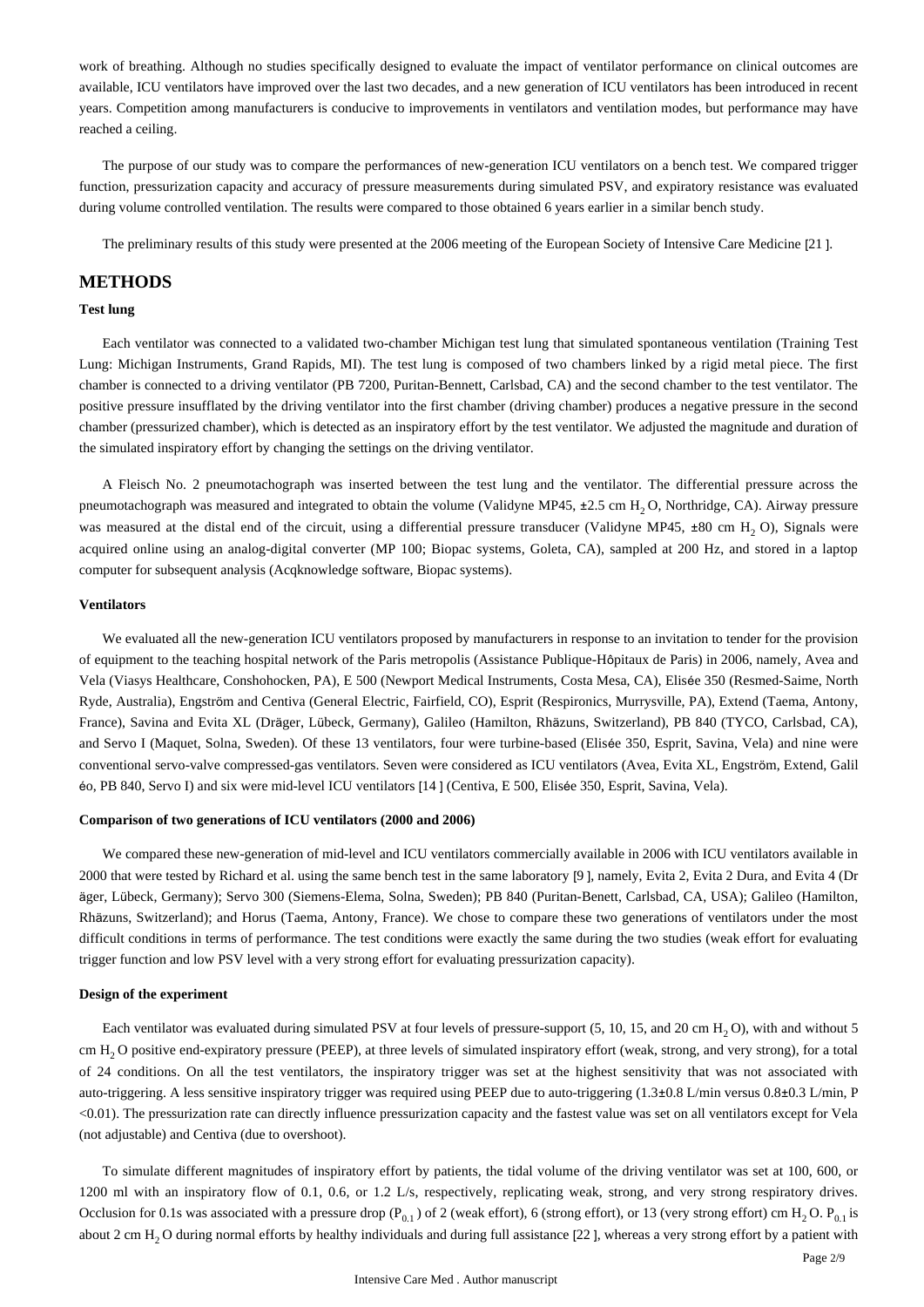acute respiratory failure can generate  $P_{0.1}$  values greater than 10 cm H<sub>2</sub> O [23 ]. A decelerating flow was used to create the maximal flow demand at breath onset, as often observed in patients [24]. High compliance (100 ml/cm  $H_2$ O) and low resistance (5 cm  $H_2$ O/L·s<sup>-1</sup>) were adjusted in the chamber connected to the test ventilator. Generating a high flow demand in a system with high compliance and low resistance simulates a critical condition requiring the ventilator to deliver a high peak flow rate to reach and maintain the set pressure.

#### **Evaluation of trigger performance (Figure 1A )**

We used two criteria to assess trigger performance.

Triggering delay (DT), in ms, defined as the time from the beginning of the patient's effort to the beginning of ventilator pressurization. A shorter delay indicates better trigger performance. In reality, true ventilator's response occurs few ms before the maximal airway pressure drop but the nadir point is easier to measure and allows a fair comparison between ventilators.

Inspiratory delay (DI), in ms, defined as the time during which airway pressure remains negative (or below baseline when using PEEP). DI is the sum of DT and of the pressurization delay (DP) from ΔP to the return to baseline pressure. Consequently, DI depends on both trigger function and pressurization quality.

At the onset of the inspiratory effort, airway pressure falls below PEEP until it reaches the trigger threshold. Then, airway pressure increases, becoming greater than PEEP when the flow delivered by the ventilator overcomes the flow related to the inspiratory effort. The initial phase during which airway pressure is below PEEP can be seen as an imposed inspiratory load, whereas the airway pressure increase above PEEP represents the start of mechanical unloading.

#### **Dynamic evaluation of pressure-support ventilation (Figure 1B )**

To assess pressurization performance, we computed the airway pressure-time product (PTP, cm  $H_2$  O·s) as the net area under the pressure-time curve (below and above PEEP) over the first 0.3 s following the onset of the inspiratory effort (Figure 1B ). PTP represents the amount of assistance received by the patient during the initial part of the effort and reflects the initial efficacy of pressurization, including trigger performance [9 ]. A larger PTP value indicates better pressurization. PTP was suggested as an index of pressurization performance because most of the breath triggered by the inspiratory effort usually occurs during the early part of inspiration [24 ]. The triggering phase represents only a small part of the total inspiratory effort, being far shorter than the pressurization phase [15 ].

The accuracy of the ventilator to deliver the adequate pressure support was evaluated by measuring the delivered pressure support using all preset pressure support levels  $(5, 10, 15, 20, \text{cmH}, 0)$ .

#### **Expiratory resistance**

To assess resistance induced by expiratory valve system we measured the amount of exhaled volume at different expiratory time after the end of insufflation of the preset tidal volume. Ventilators were tested in controlled ventilation with a tidal volume of 500 ml, a flow rate of 30 L/min and an insufflation time of 1 s. Ventilators were connected to a Test lung 190 (Maquet, Solna, Sweden) characterized by a resistance of 20 cmH, O/L.s. Expiratory resistance was evaluated by measuring the trapped volume at 0.7 and 1.4 s after the end of insufflation. A smaller trapped volume indicates less expiratory resistance and better performance.

# **Statistical analysis**

Each parameter value represents the mean of values measured for five breaths after reaching the steady state. All results are reported as mean ± standard deviation. We used one-way analysis of variance to compare DT, DI, PTP and expiratory resistance across ventilators and to evaluate the impact of PEEP and effort level on trigger function and pressurization quality. Turbine-based ventilators and conventional servo-valve compressed-gas ventilators were compared for each parameter using unpaired Student's t -tests. To compare the two generations of ICU ventilators (2006 and 2000), we used a nonparametric Friedman test, given the small number of conditions. P values smaller than 0.05 were considered statistically significant.

# **RESULTS**

# **Trigger function (Figures 2 , E1 and E2)**

Triggering delay (DT) differed significantly across ventilators (P <0.001). When all conditions were averaged, mean DT was 58 ms (range, 42–88 ms) (Figure 2 ). Mean DT was shorter than 50 ms with five ventilators (Elisée 350, Esprit, Engström, PB 840 and Servo I). DT was significantly longer (indicating lower trigger sensitivity) during weak efforts (69±31 ms versus 52±14 during strong efforts and 52 ±15 during very strong efforts, P <0.001) and during PEEP application (62±26 ms versus 54±18 without PEEP, P =0.002). The pressure-support level had no influence on DT (P =0.58). Under difficult conditions (weak efforts), DT was greater than 100 ms with two ventilators (Avea and Evita XL) **(Figure E1).**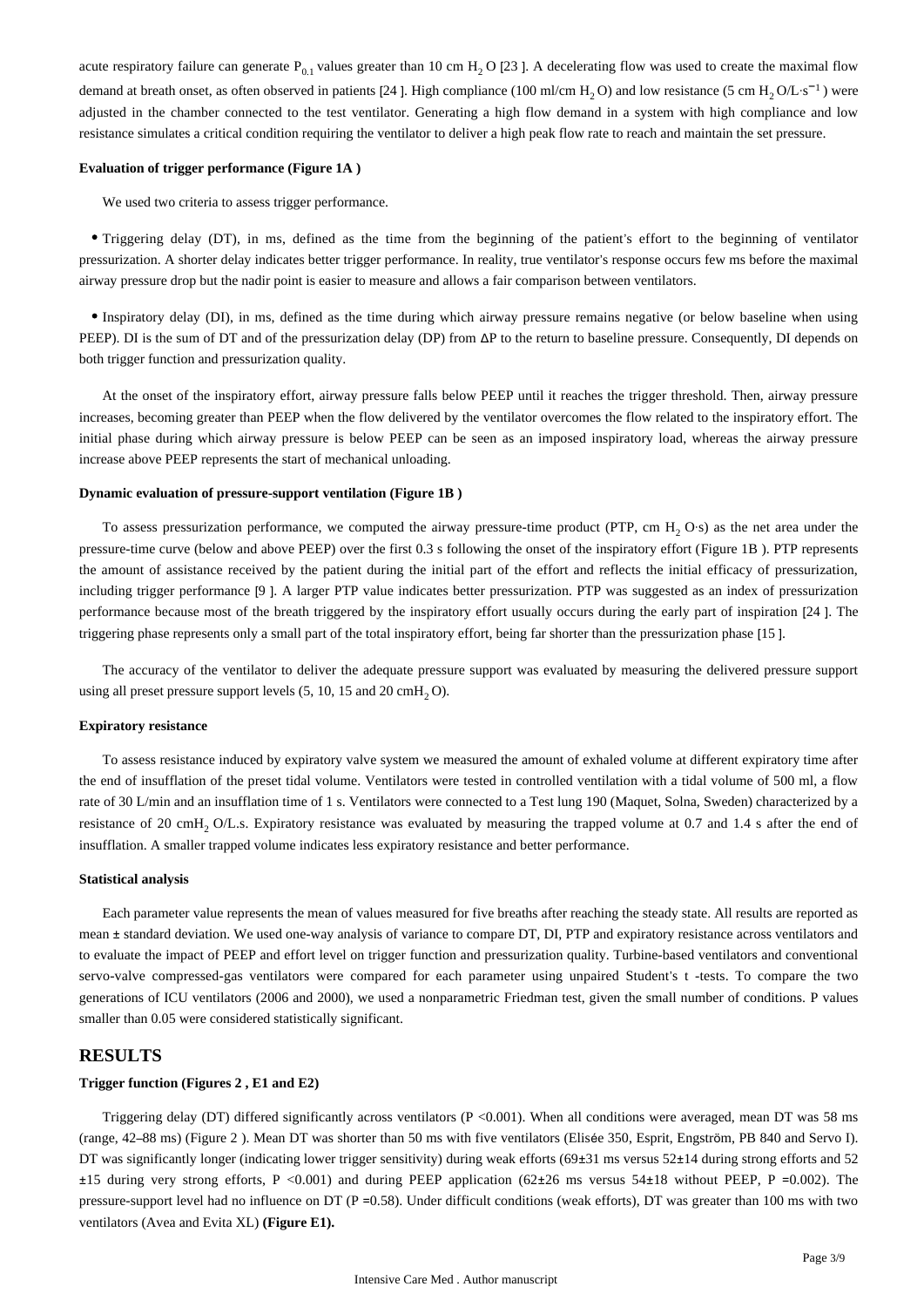Inspiratory time delay (DI) differed significantly across ventilators (P <0.001). When all conditions were averaged, mean DI was 94 ms (range, 54–177 ms) (Figure 2 ). Mean DI was shorter than 70 ms with five ventilators (Elisée 350, Esprit, Engström, PB 840, and Servo I). DI was significantly longer during very strong efforts (107±65 ms versus 88±46 during strong efforts and 86±38 during weak efforts, P  $(0.01)$  and with a low level of pressure support (122 $\pm$ 67 ms with 5 cm H<sub>2</sub>O versus 93 $\pm$ 48 with 10 cm H<sub>2</sub>O, 81 $\pm$ 38 with 15 cm H<sub>2</sub>O, and 80 $\pm$ 36 with 20 cm H<sub>2</sub> O, P <0.001). PEEP application had no significant influence on DI (99 $\pm$ 53 ms versus 89 $\pm$ 50 without PEEP, P =0.10). Under difficult conditions (very strong efforts), DI was greater than 100 ms with six ventilators (Avea, Centiva, E 500, Extend, Galileo, and Vela). Under the worst conditions (very strong efforts and low level of pressure support), DI was greater than 200 ms with four ventilators (Avea, Centiva, E 500, and Vela). However, DI under the worst conditions remained lower than 100 ms with four ventilators (Elisée 350, Engström, PB 840, and Savina), indicating sensitive triggering and high pressurization capacity.

#### **Pressurization capacity (Figures 3 and E3)**

PTP differed significantly across ventilators (P <0.001). When all conditions were averaged, mean PTP was 1.6 cm H<sub>2</sub> O (range, 0.1) cm  $H<sub>2</sub>$  O for the worst pressurization to 2.6 cm  $H<sub>2</sub>$  O for the best pressurization) (Figure 3 ). PTP was not influenced by PEEP application  $(1.6\pm1.3 \text{ versus } 1.6\pm1.3 \text{ cm H}, O, P = 0.78)$  or effort intensity  $(1.6\pm1.1 \text{ cm H}, O$  during weak efforts,  $1.8\pm1.3 \text{ cm H}, O$  during strong efforts, and 1.4 $\pm$ 1.4 cm H<sub>2</sub> O during very strong efforts, P = 0.20). Under difficult pressurization conditions (5 cm H<sub>2</sub> O of ventilatory assistance and very strong effort), PTP remained negative with several ventilators, indicating failure of the ventilator to unload the first 0.3 s of the effort **(Figure E3).** Increasing the pressure-support level increased PTP. PTP remained negative with three ventilators (Avea, Centiva, and E500) at a pressure-support level of 10 cm  $H<sub>2</sub>$  O and with one ventilator (Centiva) at a pressure-support level of 15 cm  $H<sub>2</sub>$  O.

#### **Delivered pressure support (Figure 4 )**

The difference between the preset and the delivered pressure support was greater than 10% in 4 ventilators (Avea, E 500, extend, PB 840) (Figure 4 ). This error occurred using all levels of pressure support tested (5 to 20 cmH, O). The delivered pressure support was higher than preset in only two ventilators (Avea and Galileo).

#### **Expiratory resistance (Figure 5 )**

Expiratory resistance differed significantly across ventilators ( $P < 0.001$ ) and decreased when expiratory time was lengthened with a trapped volume of 17±9 % at 0.7 s and 5±8 % at 1.4 s (P <0.001). The trapped volume at 0.7 s was greater than 20% in 3 ventilators (Avea, Engström, and Vela), between 10 and 20% in 8 ventilators (Centiva, E 500, Elisée 350, Esprit, Evita XL, Extend, Galileo and PB 840) and lower than 10% in 2 ventilators (Savina and Servo I) (Figure 5). The trapped volume at 1.4 s remained greater than 30% in only one ventilator (Avea). Application of PEEP had no influence on expiratory resistance (17±9 % at 0.7 s and 6±10 % at 1.4 s versus 17±9 % and 4 $\pm$ 6 % without PEEP, P = 0.50).

### **Comparison of turbine-based ventilators and compressed gas-based ventilators (Figure 6 )**

On average, trigger function and pressurization quality were better with the four turbine-based ventilators than with the nine conventional servo-valve compressed-gas ventilators (Figure 6 ). Turbine-based ventilators had a shorter mean DT (51±15 ms versus 61± 25 ms, P =0.001) and a shorter mean DI (76±34 ms versus 102±56 ms, P <0.001). Mean PTP was higher with the turbine-based ventilators than with the conventional servo-valve ventilators  $(1.8\pm 1.1 \text{ cm H}_2 \text{O}$  versus  $1.5\pm 1.3 \text{ cmH}_2 \text{O}$ , P =0.03).

#### **Changes in ICU ventilators since the earlier bench comparison (Figure 7 )**

The mean DT evaluated under difficult conditions (weak efforts) was similar with the 2000 ventilators than with the 2006 ventilators  $(52±5 \text{ ms} \text{ versus } 72±17 \text{ ms and } 67±18 \text{ ms}$  for ICU and mid-level ICU in 2006, P =0.14) (Figure 7). Pressurization capacity under difficult conditions (low level of pressure support and very strong efforts) tended to be poorer with the 2006 ventilators, although the difference was not significant (PTP was  $0.4 \pm 0.1$  cm H<sub>2</sub> O in 2000 versus  $0.1 \pm 0.4$  and  $-0.1 \pm 0.8$  cm H<sub>2</sub> O for ICU and mid-level ICU ventilators respectively,  $P = 0.11$ ) (Figure 7).

# **DISCUSSION**

We used a lung model to test a large number of ICU ventilators. Trigger function and pressurization quality varied substantially during PSV. Some ventilators responded poorly to difficult conditions, exhibiting a long triggering-delay during simulated weak efforts or inadequate pressurization during simulated strong efforts with low levels of pressure support. New-generation turbine-based ventilators performed as well as, or better than, the best compressed-gas ventilators. The new ventilators did not perform significantly better than the 2000 ventilators, suggesting that a technological ceiling may have been reached.

# **Triggering function**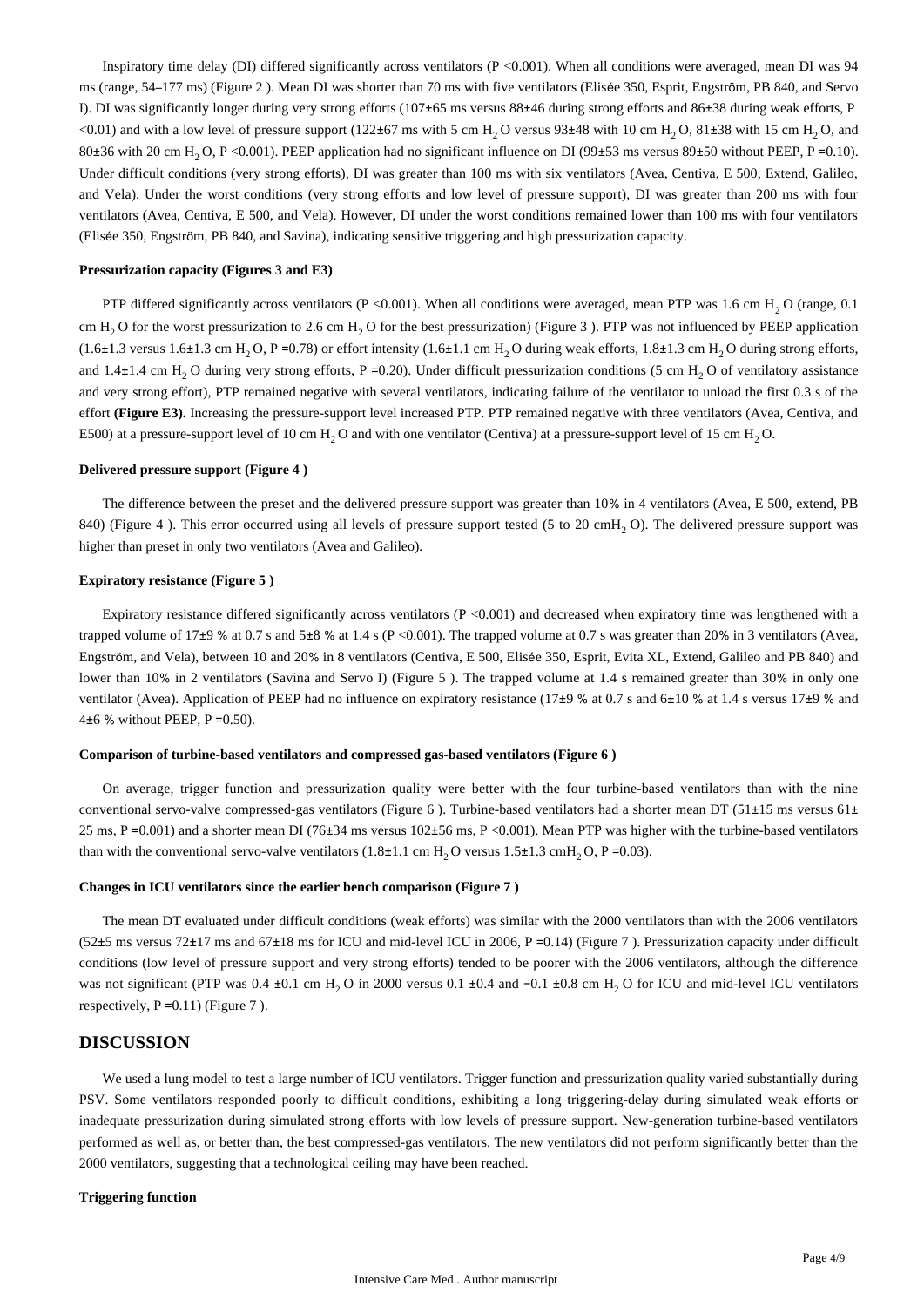During PSV, the effort required to trigger the ventilator represents 10%–20% of the breathing effort [15 ]. With most ICU ventilators, the triggering system relies on flow detection. In general, the patient effort needed to trigger the ventilator is smaller with flow-triggering than with pressure-triggering systems [15 , 25 –28 ]. Furthermore, a sensitive detection threshold may improve patient-ventilator synchrony by minimizing ineffective triggering [5 ]. Greater trigger sensitivity is associated with shorter delays to detection of patient efforts (DT). We found that mean DT was shorter than 100 ms with all the new-generation ventilators, in keeping with studies of recently introduced ICU ventilators [9 , 11 ], anesthesia ventilators [10 ], or ventilators used during transport of ICU patients [29 ]. However, several ventilators exhibited values greater than 100 ms under difficult conditions (weak effort). Such long DT values can be observed with older ICU ventilators [9 ], mid-level ICU ventilators [14 ], home ventilators [12 ], or transport ventilators [30 ]. DT, which depends only on trigger function, was longest during weak efforts and with PEEP. Indeed, a less sensitive inspiratory trigger was set using PEEP due to auto-triggering. A weak effort generates a small drop of pressure which is logically more difficult to detect.

#### **Pressurization capacity**

At a given pressure-support level, the ventilator must deliver a high initial flow when the patient's effort increases, i.e., must exhibit good pressurization capacity. Studies evaluating the impact of peak flow rate on patient effort showed that patient work of breathing decreased markedly when the time to reach the set pressure was short [18 –20 ]. Mancebo et al. compared patient effort across three ventilators at the same level of pressure-support [17 ]. Marked differences in patient effort were found, although the ventilator settings were similar. Work of breathing was halved with a high-performance ventilator, compared to a ventilator whose pressurization capacity failed to meet the patient's ventilation demand [17]. Here, we found that airway pressure could remain negative for more than 0.3 s, during which the patient's inspiratory effort was not unloaded by the ventilator. Such inadequate pressurization capacity is highly undesirable during mechanical ventilation.

#### **Changes in ICU ventilators and turbine-based ventilators**

Richard et al. reported significant improvements in the performance of ICU ventilators available in 2000, compared to those available in 1993 [9 ]. The ventilators available in 2000 and in 2006 were evaluated using the same test protocol, in the same laboratory. No significant improvements occurred between 2000 and 2006. Instead, some of the newer ventilators exhibited poor performance characteristics similar to those of older machines. AVEA showed poorer performances on some of the tests, but when this ventilator was removed from the 2006 ICU ventilators for further comparisons, the overall comparison between 2002 and 2006 remained similar. Moreover, mean DT was about 40–50 ms with the best ICU ventilators available in 2006, which was very similar to the values measured in 2000. Currently available technologies may be unable to further decrease the DT. In 2000, performances of turbine-based ventilators were slightly lower than those of recent compressed-gas ICU ventilators [9 ]. We found that turbine-based ventilators had better trigger function and pressurization than compressed-gas ventilators. However, we evaluated only the best turbine-based ventilators, since the machines were intended for ICUs, as opposed to noninvasive ventilation only. The performances of these turbine-based ventilators were similar to those of the best compressed-gas ICU ventilators. Thus, current turbine-based ventilators perform as well as the best conventional ICU ventilators.

#### **Clinical implications and limitations of the study**

The study was performed using a lung model whose advantages include standardization of mechanical characteristics, repeatability of ventilator tests, and an ability to study a broad range of situations. The lung model may closely replicate the patient's work of breathing during assisted mechanical ventilation. In a study involving both test-lung experiments and investigations in patients, simulated breathing effort during PSV was significantly less with flow triggering than with pressure triggering, and flow triggering was associated with significant reductions in all indices of patient work of breathing [15 ]. Thus, differences found with the test lung predicted clinical differences in patient work of breathing. The clinical relevance of statistically significant differences across ventilators may be difficult to determine (e.g., the clinical relevance of the difference between a triggering delay of 40 ms vs. 50 ms is unclear). In the above-mentioned study [15 ], lengthening DT from 89 to 155 ms significantly increased patient work of breathing by about 15%, from 10.5 to 12.2 Joules/min. Trigger function, pressurization quality represent only part of the technical performance of the ventilator during PSV. We tested gas trapping due to expiratory resistance, which reflects the ventilator's ability to decompress the circuit during exhalation (function of the expiratory valve), but the cycling off mechanism was not specifically studied. New modes specifically dedicated for noninvasive ventilation (working with leaks) have been implemented on most ICU ventilators with heterogeneous results [31 ]. We did not evaluate this important function which requires a specific bench model.

# **Conclusion**

Technical performances of new-generation ICU ventilators vary widely in terms of trigger function and pressurization quality during PSV. These variations may be associated with differences in patient work of breathing and patient-ventilator interactions during assisted mechanical ventilation. New-generation turbine-based ventilators perform as well as the best compressed-gas ICU ventilators. Trigger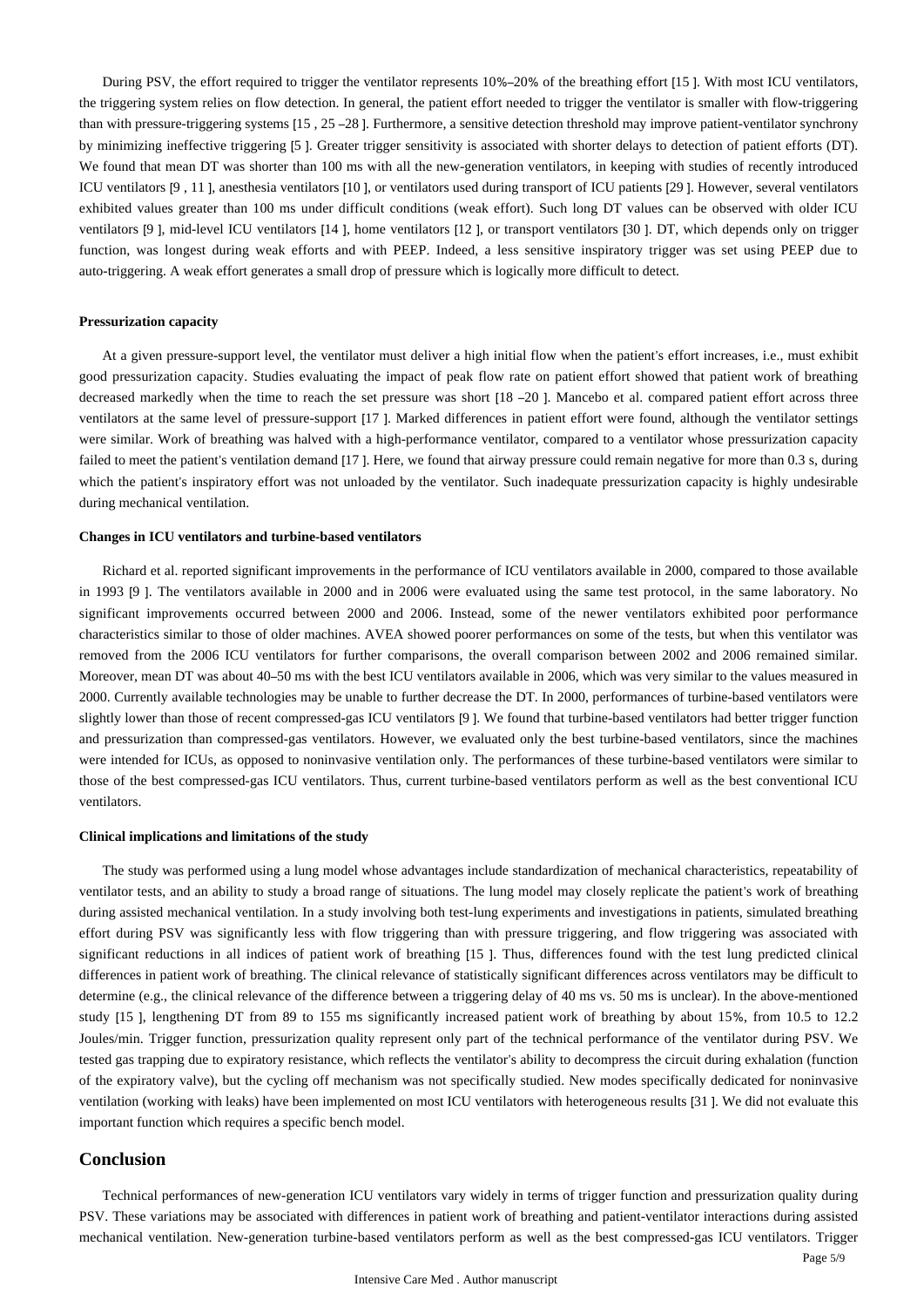function and pressurization quality showed no significant improvements between ventilators available in 2000 and those available in 2006, suggesting that a technological ceiling may have been reached. Several ventilators show inadequate performance characteristics likely to result in inadequate quality of care for ventilated ICU patients.

# **Ackowledgements:**

None

## **References:**

- 1 . Tobin MJ , Jubran A , Laghi F . 2001 ; Patient-ventilator interaction . Am J Respir Crit Care Med . 163 : 1059 1063
- 2 . Esteban A , Ferguson ND , Meade MO , Frutos-Vivar F , Apezteguia C , Brochard L , Raymondos K , Nin N , Hurtado J , Tomicic V , Gonzalez M , Elizalde J , Nightingale P , Abroug F , Pelosi P , Arabi Y , Moreno R , Jibaja M , Empaire DG , Sandi F , Matamis D , Montanez AM , Anzueto A . 2008 ; Evolution of mechanical ventilation in response to clinical research . Am J Respir Crit Care Med . 177 : 170 - 177
- 3 . Carlucci A , Richard JC , Wysocki M , Lepage E , Brochard L . 2001 ; Noninvasive versus conventional mechanical ventilation. An epidemiologic survey . Am J Respir Crit Care Med . 163 : 874 - 880
- 4 . Demoule A , Girou E , Richard JC , Taille S , Brochard L . 2006 ; Increased use of noninvasive ventilation in French intensive care units . Intensive Care Med . 32 : 1747 1755
- 5 . Thille AW , Rodriguez P , Cabello B , Lellouche F , Brochard L . 2006 ; Patient-ventilator asynchrony during assisted mechanical ventilation . Intensive Care Med . 32 : 1515 - 1522
- 6 . Chao DC , Scheinhorn DJ , Stearn-Hassenpflug M . 1997 ; Patient-ventilator trigger asynchrony in prolonged mechanical ventilation . Chest . 112 : 1592 1599
- 7 . Beck J , Gottfried SB , Navalesi P , Skrobik Y , Comtois N , Rossini M , Sinderby C . 2001 ; Electrical activity of the diaphragm during pressure support ventilation in acute respiratory failure . Am J Respir Crit Care Med . 164 : 419 - 424
- 8 . Parthasarathy S , Jubran A , Tobin MJ . 1998 ; Cycling of inspiratory and expiratory muscle groups with the ventilator in airflow limitation . Am J Respir Crit Care Med . 158 : 1471 - 1478
- 9 . Richard JC , Carlucci A , Breton L , Langlais N , Jaber S , Maggiore S , Fougere S , Harf A , Brochard L . 2002 ; Bench testing of pressure support ventilation with three different generations of ventilators . Intensive Care Med . 28 : 1049 - 1057
- 10 . Jaber S , Tassaux D , Sebbane M , Pouzeratte Y , Battisti A , Capdevila X , Eledjam JJ , Jolliet P . 2006 ; Performance characteristics of five new anesthesia ventilators and four intensive care ventilators in pressure-support mode: a comparative bench study . Anesthesiology . 105 : 944 - 952
- 11 . Tassaux D , Strasser S , Fonseca S , Dalmas E , Jolliet P . 2002 ; Comparative bench study of triggering, pressurization, and cycling between the home ventilator VPAP II and three ICU ventilators . Intensive Care Med . 28 : 1254 - 1261
- 12 . Battisti A , Tassaux D , Janssens JP , Michotte JB , Jaber S , Jolliet P . 2005 ; Performance characteristics of 10 home mechanical ventilators in pressure-support mode: a comparative bench study . Chest . 127 : 1784 - 1792
- 13 . Bunburaphong T , Imanaka H , Nishimura M , Hess D , Kacmarek RM . 1997 ; Performance characteristics of bilevel pressure ventilators: a lung model study . Chest . 111  $.1050 - 1060$
- 14 . Ferreira JC , Chipman DW , Kacmarek RM . 2008 ; Trigger performance of mid-level ICU mechanical ventilators during assisted ventilation: a bench study . Intensive Care Med . 34 : 1669 - 1675
- 15 . Aslanian P , El Atrous S , Isabey D , Valente E , Corsi D , Harf A , Lemaire F , Brochard L . 1998 ; Effects of flow triggering on breathing effort during partial ventilatory support . Am J Respir Crit Care Med . 157 : 135 - 143
- 16 . Sassoon CS , Del Rosario N , Fei R , Rheeman CH , Gruer SE , Mahutte CK . 1994 ; Influence of pressure- and flow-triggered synchronous intermittent mandatory ventilation on inspiratory muscle work . Crit Care Med . 22 : 1933 - 1941
- 17 . Mancebo J , Amaro P , Mollo JL , Lorino H , Lemaire F , Brochard L . 1995 ; Comparison of the effects of pressure support ventilation delivered by three different ventilators during weaning from mechanical ventilation . Intensive Care Med . 21 : 913 - 919
- 18 . Bonmarchand G , Chevron V , Chopin C , Jusserand D , Girault C , Moritz F , Leroy J , Pasquis P . 1996 ; Increased initial flow rate reduces inspiratory work of breathing during pressure support ventilation in patients with exacerbation of chronic obstructive pulmonary disease . Intensive Care Med . 22 : 1147 - 1154
- 19 . Bonmarchand G , Chevron V , Menard JF , Girault C , Moritz-Berthelot F , Pasquis P , Leroy J . 1999 ; Effects of pressure ramp slope values on the work of breathing during pressure support ventilation in restrictive patients . Crit Care Med . 27 : 715 - 722
- 20. Chiumello D, Pelosi P, Croci M, Bigatello LM, Gattinoni L. 2001; The effects of pressurization rate on breathing pattern, work of breathing, gas exchange and patient comfort in pressure support ventilation . Eur Respir J . 18 : 107 - 114
- 21 . Lyazidi A, Galia F, Thille AW, Di Marco F, Rodriguez P, Brochard L . 2006; Performance of intensive care unit ventilators during pressure support ventilation mode: A bench study . Intensive Care Med . 32 : A0337 -
- 22 . Sassoon CS , Mahutte CK , Te TT , Simmons DH , Light RW . 1988 ; Work of breathing and airway occlusion pressure during assist-mode mechanical ventilation . Chest . 93 : 571 - 576
- 23 . Berger KI , Sorkin IB , Norman RG , Rapoport DM , Goldring RM . 1996 ; Mechanism of relief of tachypnea during pressure support ventilation . Chest . 109 : 1320 1327
- 24 . Cinnella G , Conti G , Lofaso F , Lorino H , Harf A , Lemaire F , Brochard L . 1996 ; Effects of assisted ventilation on the work of breathing: volume-controlled versus pressure-controlled ventilation . Am J Respir Crit Care Med . 153 : 1025 - 1033
- 25 . Branson RD, Campbell RS, Davis K Jr, Johnson DJ 2nd . 1994; Comparison of pressure and flow triggering systems during continuous positive airway pressure . Chest  $106 \cdot 540 - 544$
- 26 . Sassoon CS , Gruer SE . 1995 ; Characteristics of the ventilator pressure- and flow-trigger variables . Intensive Care Med . 21 : 159 168
- 27 . Giuliani R , Mascia L , Recchia F , Caracciolo A , Fiore T , Ranieri VM . 1995 ; Patient-ventilator interaction during synchronized intermittent mandatory ventilation. Effects of flow triggering . Am J Respir Crit Care Med . 151 : 1 - 9
- 28 . Ranieri VM , Mascia L , Petruzzelli V , Bruno F , Brienza A , Giuliani R . 1995 ; Inspiratory effort and measurement of dynamic intrinsic PEEP in COPD patients: effects of ventilator triggering systems . Intensive Care Med . 21 : 896 - 903
- 29 . Miyoshi E , Fujino Y , Mashimo T , Nishimura M . 2000 ; Performance of transport ventilator with patient-triggered ventilation . Chest . 118 : 1109 1115
- 30 . Zanetta G , Robert D , Guerin C . 2002 ; Evaluation of ventilators used during transport of ICU patients a bench study . Intensive Care Med . 28 : 443 451
- 31 . Vignaux L , Tassaux D , Jolliet P . 2007 ; Performance of noninvasive ventilation modes on ICU ventilators during pressure support: a bench model study . Intensive Care Med 33 · 1444 - 1451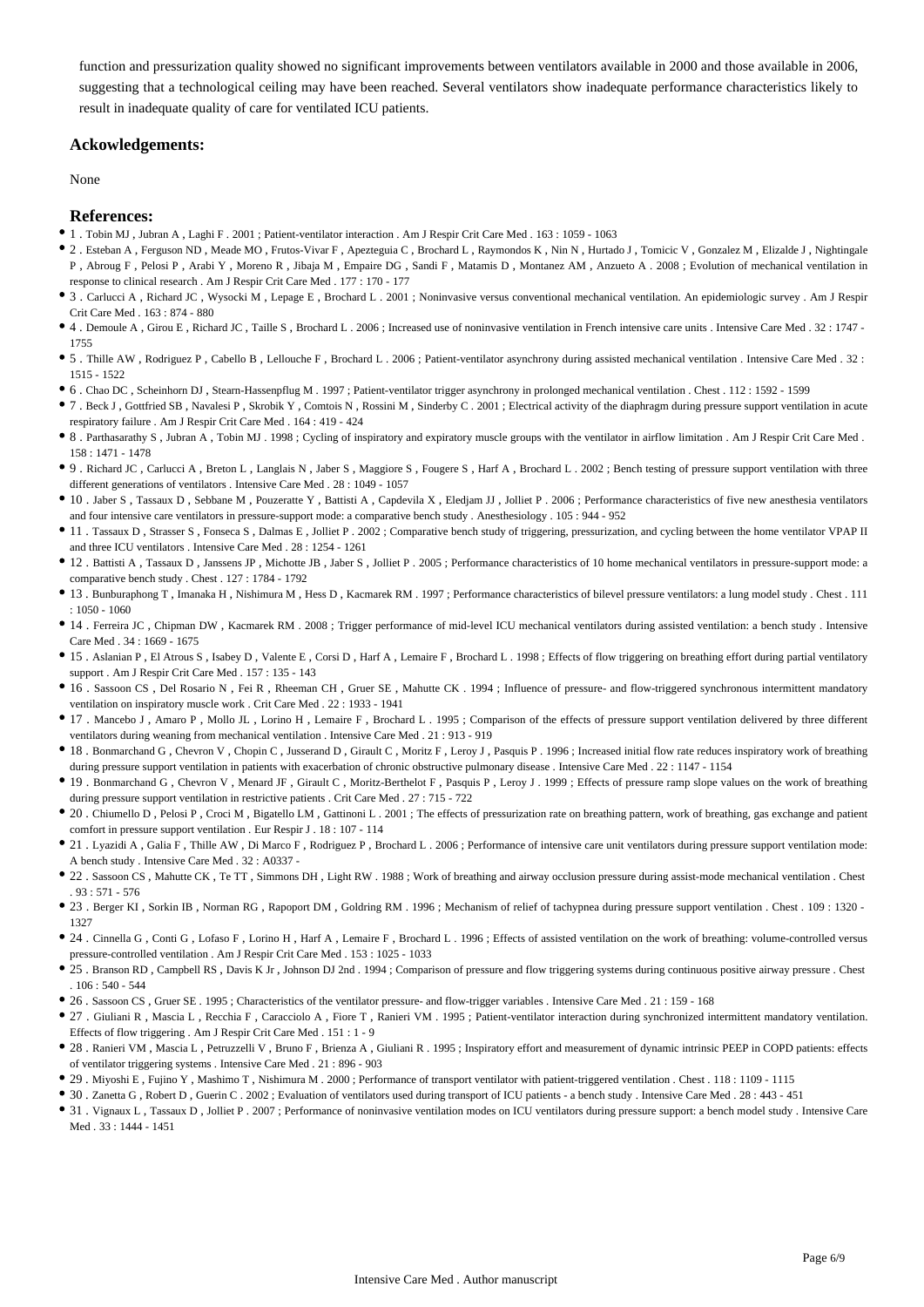## **Figure 1**

Figure 1A: Evaluation of trigger performance Pressure signal showing the inspiratory delay (DI), which is the sum of the triggering delay (DT) from the beginning of the simulated patient effort to the beginning of ventilator pressurization and of the pressurization delay (DP) from the maximal airway pressure drop (ΔP) to the return to baseline pressure. Figure 1B: Evaluation of pressurization capacity Pressure signal showing the pressurization capacity represented by the positive area over the first 0.3 s of the simulated patient effort (black hatched area). The red signal illustrates poor pressurization capacity: the time needed to reach the set pressure is longer and the positive area is smaller.



### **Figure 2**

Inspiratory delay (DI) is displayed with its two components, triggering delay (DT) and pressurization delay (DP), for each ventilator. A shorter DI value indicates better trigger performance. Values are mean ± standard deviation for each of 24 conditions (four levels of pressure-support [5, 10, 15, and 20 cm H<sub>2</sub>O], three effort intensities [weak, strong, and very strong], and two levels of positive end-expiratory pressure [0 and 5 cm H<sub>2</sub> O]). The mean value for the 13 ventilators tested in 2006 (including 6 mid-level ICU ventilators) and the 7 ICU ventilators are shown at the far left.



#### **Figure 3**

Pressure-time product (PTP) for each ventilator. PTP was assessed as the positive area over the first 0.3 s of the inspiratory effort. Higher PTP values indicate better pressurization. Values are mean±standard deviation for each of 24 conditions (four levels of pressure-support [5, 10, 15, and 20 cm H<sub>2</sub>O], three effort intensities [weak, strong, and very strong], and two levels of positive end-expiratory pressure [0 and 5 cm H<sub>2</sub>O]). The mean value for the 13 ventilators tested in 2006 (including 6 mid-level ICU ventilators) and the 7 ICU ventilators are shown at the far left.